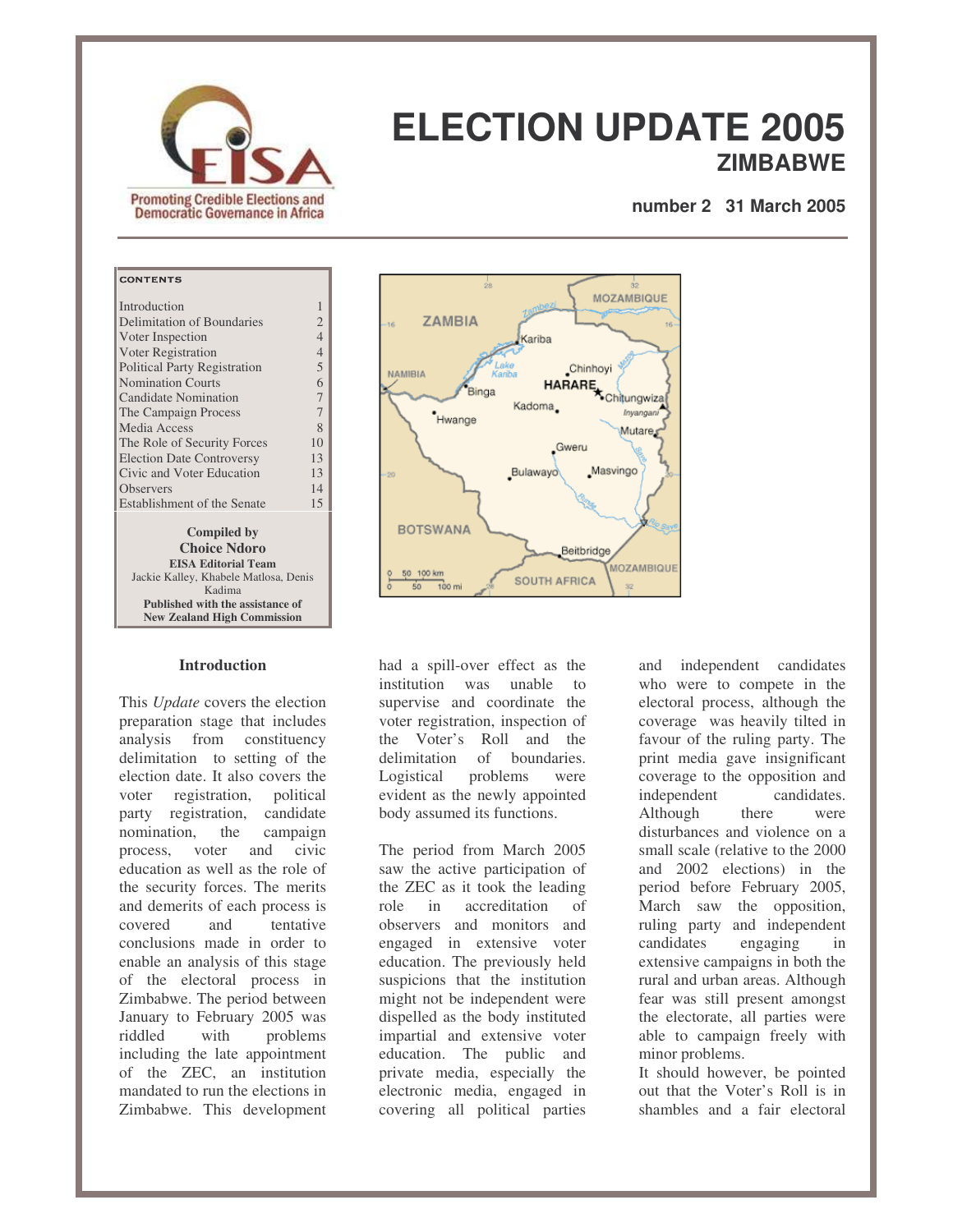process is not possible. The opposition parties and independent candidates were denied an electronic copy of the Voter's Roll as mentioned in *Update No. 1*, this development was negative in the sense that using an electronic copy of the roll enables both a quicker and<br>easier programme to be easier programme to be installed and a thorough analysis of the Voter's Roll. Duplicated names, names of the deceased as well as names in wrong constituencies would be easily picked up using an electronic Voter's Roll. The MDC had to send the hard copy of the Voter's Roll to South

Africa to enable a digitalisation of the voter roll and then carried out a door-to-door<br>survey which was time survey which was consuming, costly and laborious. This *Update* covers both the challenges and the merits of all the electoral processes described in the previous *Update*.

#### **Delimitation of Boundaries for the 2005 General Election**

The Delimitation Report was submitted to the President of Zimbabwe in September 2004 as per Section 60 (1) sections 1- 5 of the Constitution of Zimbabwe. The total number of registered voters was 5 658 637, an increase of 608 822 from the year 2000. The average number of registered voters per constituency is 47 147 given that the country was divided into 120 constituencies and 10 administrative provinces. Below is a diagrammatic illustration of number of constituencies, registered voters and polling stations.

| <b>Constitutency Delimitation</b> |                       |                          |                         |  |  |
|-----------------------------------|-----------------------|--------------------------|-------------------------|--|--|
| <b>PROVINCE</b>                   | <b>CONSTITUENCIES</b> | <b>REGISTERED VOTERS</b> | <b>POLLING STATIONS</b> |  |  |
| Bulawayo                          |                       | 339 990                  | 161                     |  |  |
| Harare Chitungwiza                | 18                    | 832 571                  | 236                     |  |  |
| Manicaland                        | 15                    | 686767                   | 433                     |  |  |
| Mashonaland Central               | 10                    | 490 181                  | 351                     |  |  |
| <b>Mashonaland East</b>           | 13                    | 610 715                  | 339                     |  |  |
| Mashonaland West                  | 13                    | 593 354                  | 455                     |  |  |
| Masvingo                          | 14                    | 675 234                  | 427                     |  |  |
| Matabeleland North                |                       | 342 745                  | 280                     |  |  |
| Matabeleland South                |                       | 341 258                  | 318                     |  |  |
| Midlands                          | 16                    | 745 822                  | 582                     |  |  |
| <b>TOTAL</b>                      | 120                   | 5 658 637                | 3 5 8 2                 |  |  |

**Source: Delimitation Report 2005**

It should be noted that election bodies are still not considered to be inclusive, impartial, competent and accountable in terms of the clause 7:3 of the SADC Principles and Guidelines governing democratic elections. With only three weeks before the elections ZEC had not yet been housed in proper offices with telephones and vehicles to carry out their own investigations. Currently most of the functions of the ZEC, as provided in the Electoral Act are still scattered between the Registrar General Voters and the ESC. The ZEC which is supposed to be the active, independent, impartial and competent electoral body put in place to conduct free and

fair elections did not appear to be visible in the electoral process. Most of its functions in the initial stages were carried out by the ESC and the R.G Voters because the ZEC had not been put in place. Opposition political parties and civil society organisations claim that they were not consulted at all in the entire delimitation process. In a highly charged and polarised society such as Zimbabwe, it may have been prudent on the part of the Delimitation Commission (D.C.) to solicit views and objections of such bodies. There is an obligation which is placed on government to ensure that all electoral bodies including the D.C. are

seen to be impartial and inclusive. The government however responded to the critique of the ZEC by highlighting that input from a parliamentary committee was sought which included members of the opposition who actually made their own recommendations. a development in line with SADC provisions.

The previous Delimitation Commissions requested more than six months to finish the delimitation assignment yet the current Commission was reported to have said that two months would suffice (*The Daily Mirror,* September 2004). The D.C. reports of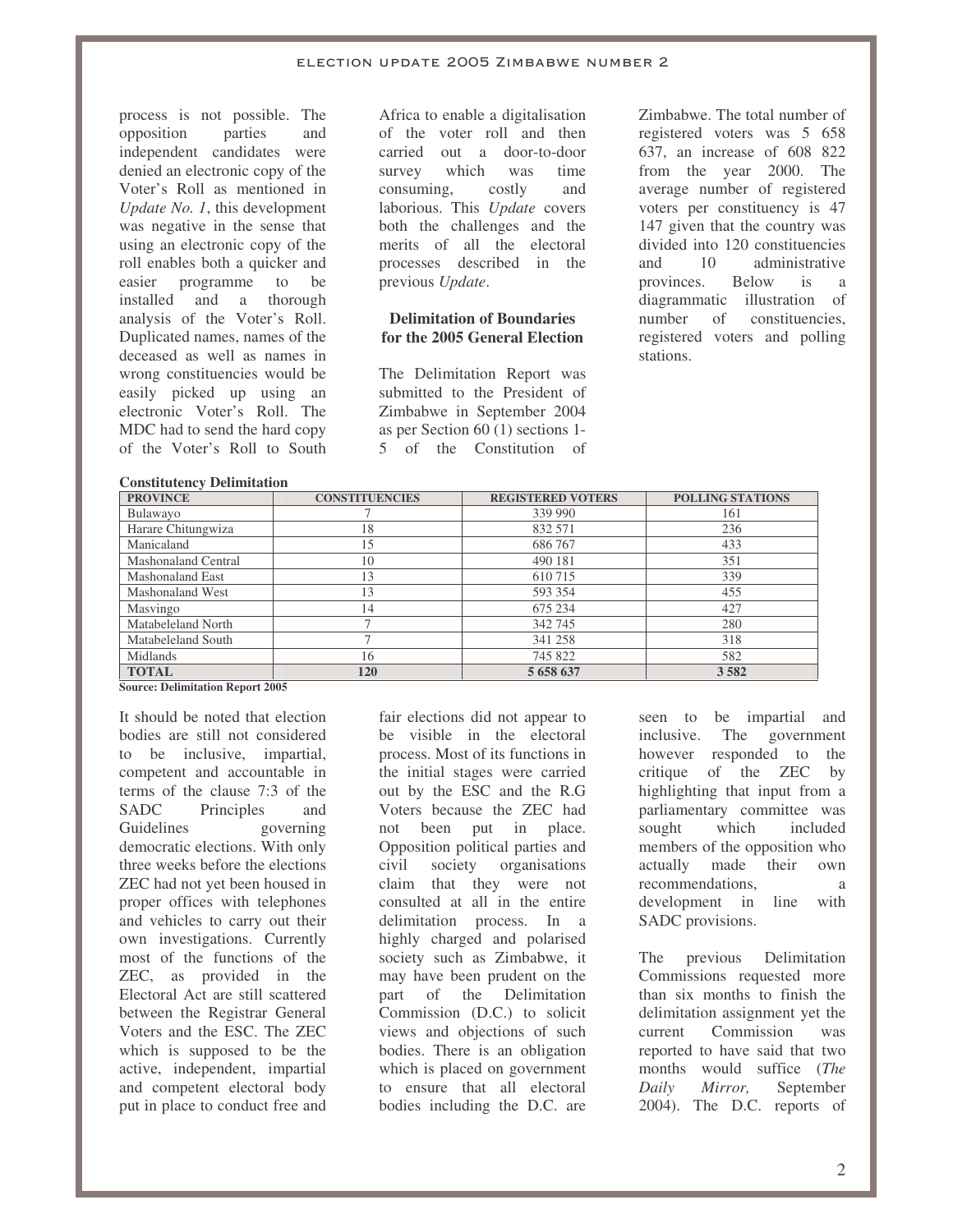1990, 1994, 2000 noted and registered complaints with the President that the three months period allocated to it to complete the delimitation process was too short. Previous Commissioners had to work long hours and even during the weekends. It is noted with<br>concern that the 2004 concern Delimitation Commission was quoted as saying that it would finish the process in two months. Such a comment could give rise to fears that the exercise had not been given due attention. The Commission may not have made field trips to visit and gather enough information from the stakeholders in the 120 constituencies as outlined in the Electoral Act and Section 60(4) of the Constitution. Allegations that the Commission conducted

a desk research may be valid given the short time taken to carry out the exercise. It is also suspicious that the urban areas such as Harare lost quite a significant number of voters while the rural areas by and large gained registered voters. This development is alleged to be a misrepresentation of demographic facts since the general trend is that people especially the youth are migrating from rural to urban areas in search of employment and tertiary education. The 2002 census results are not consistent with findings of the D.C.

According to the *Sunday Mirror* (13 February 2005), a Minister is reported to have visited a police recreation club bragging that the Delimitation Commission did a "splendid job" to ensure that many voters have been included in the police, army, prisons and other security arms which fall within the area by virtue of residing in military and quasimilitary camps. Available statistics show that compared to previous boundaries, Harare Central has grown in size with a substantial population from the uniformed forces added to the constituency. This raises questions of the independency of the Commission as an impartial electoral institution. After the delimitation of boundaries in 2005, Harare, Bulawayo and Matabeleland South provinces each lost a constituency while Manicaland, Mashonaland East and West provinces each gained one.

| <b>PROVINCE</b> | <b>VOTERS</b><br><b>ROLL</b> | <b>VOTERS</b><br><b>ROLL</b> | <b>VOTERS ROLL 2004</b> | <b>INCREASE/DECREASE SINCE 2002</b> |
|-----------------|------------------------------|------------------------------|-------------------------|-------------------------------------|
|                 | 2000                         | 2002                         |                         |                                     |
| Bulawayo        | 357 281                      | 361790                       | 339 101                 | (22689)                             |
| Harare          | 795 059                      | 878715                       | 831935                  | (46780)                             |
| Manicaland      | 577 398                      | 667419                       | 684 155                 | 16736                               |
| Mash Central    | 418 277                      | 485 498                      | 490 222                 | 4 7 2 4                             |
| Mash East       | 506817                       | 596 989                      | 605 390                 | 8 4 0 1                             |
| Mash West       | 502 964                      | 581740                       | 593 021                 | 11 281                              |
| Masvingo        | 593 778                      | 662 599                      | 676 686                 | 14 087                              |
| Mat North       | 317405                       | 341988                       | 341 228                 | (760)                               |
| Mat South       | 319 015                      | 345 647                      | 340 709                 | (4938)                              |
| Midlands        | 658 422                      | 731 800                      | 746 046                 | 14 2 4 6                            |
| <b>TOTAL</b>    | 5 046 416                    | 5 654 185                    | 5 648 493               | (5692)                              |

**SOURCE: Delimitation Reports of 2000, 2002 and 2004**

It is interesting to note that there was a decrease in the number of voters in areas that were strongholds of opposition political parties. For example,<br>Bulawayo. Harare. Bulawayo, Matabeleland North and South all had a decreased number of voters and the same provinces voted for the opposition in 2000 and 2002. In 2005 they field the highest number of opposition political parties. For example, results of the 2000 elections in Matabeleland Province were as follows:

- Binga: ZANU-PF 11.5%; MDC 85.9%; balance 2.6%.
- Bubi/Umguza: ZANU-PF 30%; MDC 58.%; balance 10.9%.
- Hwange East: ZANU-PF 18.4%; MDC 77.9%; balance 3.7%.
- Hwange West: ZANU-PF 13.6%; MDC 84%; balance 2.4%.
- Lupane: ZANU-PF 17.6%; MDC 77.2%; balance 5.2%, the results were the same in the rest of the

province (*The Standard*, 13 March 2005).

Mashonaland East and West voted for the ruling party in the years under discussion and the current election has the least number of independent and opposition parties. The Delimitation Report recorded substantial increases in the number of voters and the *status quo* is expected to continue.Whether this is by coincidence or not, critics continue to be suspicious given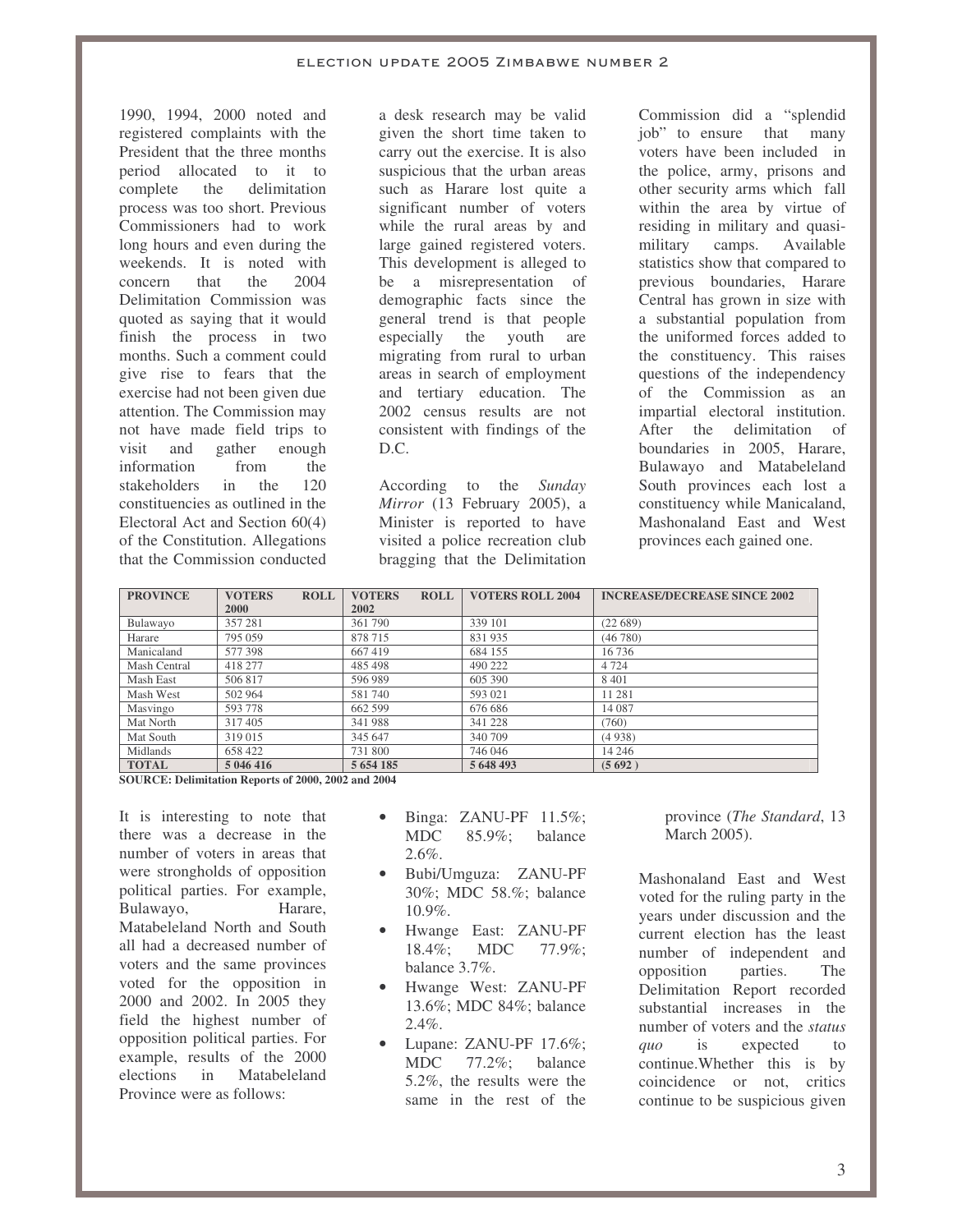the partisan nature of election bodies in Zimbabwe.

## **Voter Inspection**

Inspection of the Voter's Roll took place between 17 January and 4 February 2005, after it was extended because of low turnout to inspect the Voter's Roll. The extension was awarded to the district and provincial offices only but closed to all other centres, inspection of the Voter's Roll was only open to less than 150 centres while more than 5000 were closed. This raised much suspicion among voters and political parties as to why the extension was awarded to the few centres and not to the rest. The Voter's Roll was conducted by the Registrar General Voters and not by the ZEC as stipulated in the ZEC Act. Actually the inspection of the Voter's Roll was conducted during the specified time frame and ZEC was only appointed on 1 February, three days before the Voter's Roll was closed for inspection by the R.G Voters *(Interview with MDC Directorate).*

## **Voter Registration**

Voter Registration is the first stage of the electoral process in Zimbabwe. Voter registration is conducted by the Central Registry as well as mobile voter registration; the Central Registry conducts an ongoing voter registration while mobile voter registration was conducted between May and June 2004 in various centres. This means that registration of voters in Zimbabwe is done on a continuous basis, updated every day as long as people register as voters, when registering deaths of relatives and change of information

concerning their personal details. It should be noted that voter registration by the Central Registry receives very little publicity and basically unknown to most voters. There is need for substantial voter education to enlighten voters on Central Registry activities. The opposition parties have alleged that it is a deliberate attempt by the ruling party to maintain the *status quo*. There is a theory among the opposition that high voter registration opposes the *status quo (Interview with an MDC Electoral Directorate member).* However mobile registration is known and easily accessible to most voters because it is announced in the media. Opposition parties have complained that in the urban areas there are about 3 to 5 registration centres per constituency while the rural areas have 40 to 50 registration centres. The MDC have alleged that the rural areas benefited from the rural constituencies because they are strong-holds of the ruling party while the opposition enjoys support in the urban areas. Moreover the emphasis in towns was the registration of birth certificates and acquisition of national identity cards while in the rural areas there was door-to-door voter registration. This strategy was seen as a gimmick to disenfranchise urban voters who are for challenging the *status quo* and increase rural voters who are for the ruling party.

*The Independent* (24 February 2005) reported that the Voters Roll is said to have glaring errors which are likely to disenfranchise thousands of voters particularly in the urban areas. An audits of the Voters Roll unearthed thousands of

ghost voters with some names entered twice. Details of a sample analysis of the Voters Roll in Harare North and Uzumba Maramba Pfungwe could be the tip of an iceberg. The diagram below shows the glaring anomalies. These cannot be ignored.

| Door-to-door<br><b>Survey</b>                                   | <b>Total</b><br><b>Checked</b> | <b>Errors</b> | $\%$<br>Error |
|-----------------------------------------------------------------|--------------------------------|---------------|---------------|
| Inst<br>Agricultural<br>Engineering -<br>part of Block<br>60409 | 462                            | 82            | 17.7          |
| Pomona Stone<br>Quarry Block<br>110709                          | 52                             | 43            | 82.7          |
| Hatcliffe<br>Extension<br><b>Block 80409</b>                    | 2612                           | 1773          | 67.9          |
| Hatcliffe One<br><b>Block 20409</b>                             | 210                            | 144           | 68.6          |
| Emerald Hill<br><b>Block 110609</b>                             | 74                             | 9             | 12.2          |
| Avonlea<br><b>Block 80609</b>                                   | 112                            | 50            | 44.6          |
| Tynwald<br><b>Westlea Block</b><br>11009                        | 95                             | 11            | 11.6          |
| Mabelreign<br><b>Block 20509</b>                                | 71                             | 11            | 15.5          |
| Marlborough<br><b>Block 50609</b>                               | 180                            | 18            | 10.0          |
| Mt Pleasant<br><b>Block 80709</b>                               | 670                            | 97            | 14.5          |
| <b>Total</b>                                                    | 4538                           | 2238          | 49.3          |
| Source:<br>$\mathbf{A}$<br>door-to-door<br>survey               |                                |               |               |

**conducted by the MDC, 2004-5**

It was concluded that 49, 3% of the persons registered on the Voters Roll on the Harare North are not known at the addresses indicated. Below is a door-to-door voter verification exercise of the roll for Uzumba, Maramba, Pfungwe( UMP).

|                                       | May<br>2000  | March Oct<br>2002 | 2004                             | <b>Delim</b><br>2004 |
|---------------------------------------|--------------|-------------------|----------------------------------|----------------------|
| Total<br><b>V</b> oters               | 44 077       | 56 734            | 58 070                           | 55 249               |
| <b>UMP</b>                            |              |                   |                                  |                      |
| Voters                                |              |                   |                                  |                      |
| migrated                              |              |                   | 3 4 5 9                          |                      |
| into UMP                              |              |                   |                                  |                      |
| New                                   |              |                   |                                  |                      |
| voters into                           |              |                   | 9648                             |                      |
| <b>UMP</b>                            |              |                   |                                  |                      |
| $C_{\alpha\mu\nu\alpha\alpha\lambda}$ | Doon to doon |                   | $\mathbf{V}$ otov $\mathbf{V}$ o | D all                |

**Door-to-door Voter' verification exercise in the UMP by the MDC, 2004-5**

Cases of duplication have been reported and a list of 723 voters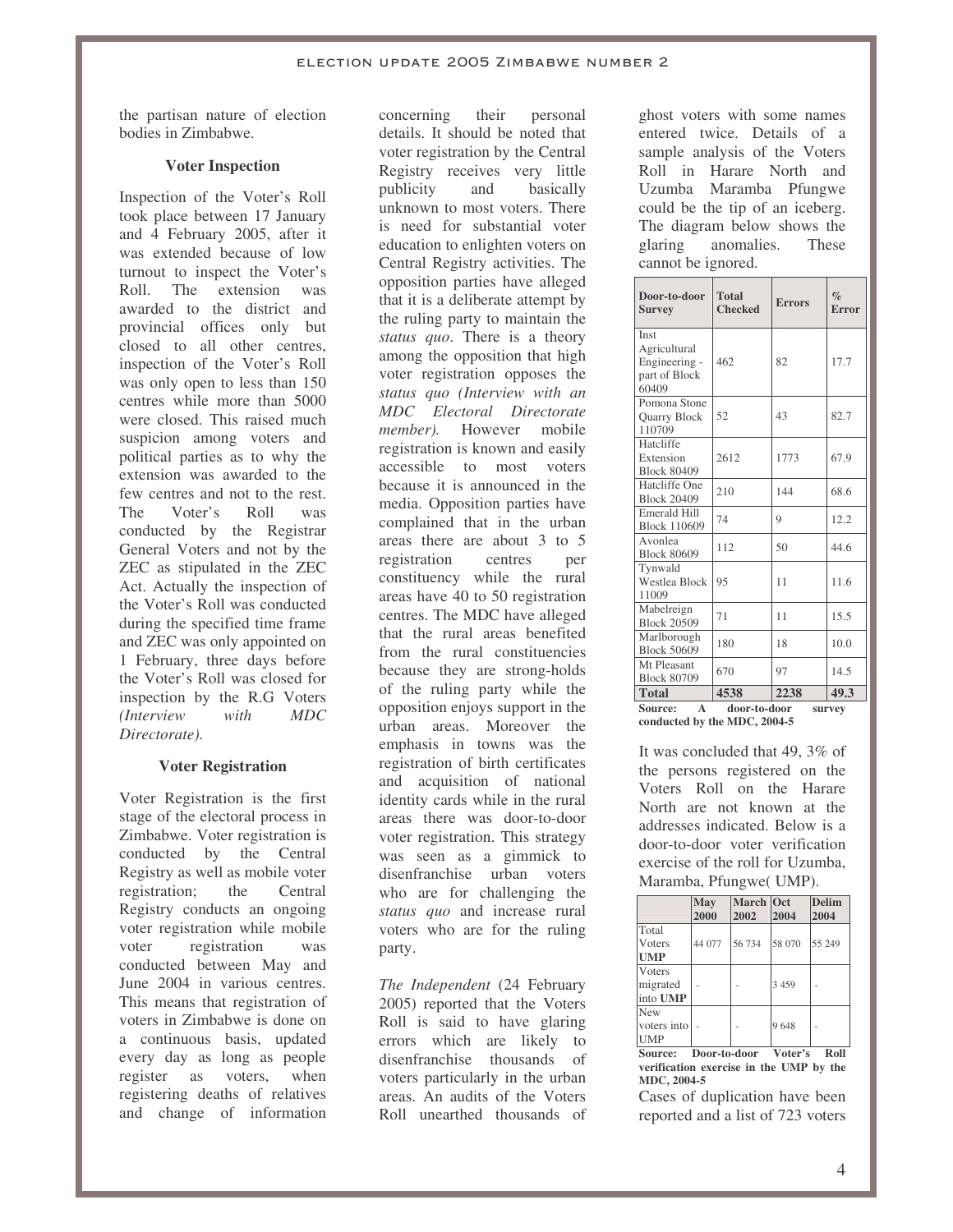with suffix 00 have been incorrectly classified. One name appeared 4 times in the UMP Voters Roll and had 4 different identification numbers; two of European or alien origin denoted by the 00 suffix , the address for the two identification numbers are from the same village, and yet the person is unknown in that village. The said voter's name was entered into the Voter's Roll as follows:

| Name              | <b>ID</b> No                   | <b>Address</b>                                                          |
|-------------------|--------------------------------|-------------------------------------------------------------------------|
| Chipika<br>Maggie | 15 82 424 N-<br>0 <sup>0</sup> | Manyika<br>Village,<br>Chief-<br>Nyajina<br>Murehwa                     |
| Chipika<br>Maggie | 47-020483-<br>$V-47$           | Village<br>Manyika,<br>2.<br>Headman-<br>Muskwe.<br>Chief-<br>Nyajina U |
| Chipika<br>Maggie | 47-056184-<br>$A-47$           | Manyika 2,<br>Headman.<br>Muskwe.<br>Chief-<br>Nyajina                  |

**Source: Door-to-door Voter's Roll verification exercise in the UMP by the MDC, 2004-5**

The name of a deceased person appears twice in the UMP Voters Roll with two different identification numbers as follows:

| <b>Name</b>       | <b>ID</b> No         | <b>Address</b>                                                                   |
|-------------------|----------------------|----------------------------------------------------------------------------------|
| Kabudura<br>Moses | 47-51705-<br>$G-00$  | Manyika<br>School                                                                |
| Kabudura<br>Moses | 63-309467-<br>$M-47$ | Manyika 2<br>Village, Mu<br>swe.<br>Headman-<br>Nyajina-<br>Chief-<br><b>UMP</b> |

**Source: Door-to-door Voter's Roll verification exercise in the UMP by the MDC, 2004-5**

The following identification numbers were on the Voter's Roll and yet these people were unknown in the constituency:

| <b>Name</b>                                                 | <b>ID</b> No                          | <b>Address</b>                                                                         |
|-------------------------------------------------------------|---------------------------------------|----------------------------------------------------------------------------------------|
| Sasa<br>Monica                                              | 47-<br>028852-R-<br>0 <sup>0</sup>    | Rukariro<br>School<br>UMP                                                              |
| Sasa<br>Monica                                              | 47-027<br>645-E-47                    | Village<br>Takawira,<br>Headman<br>Chimhaga,<br>Chief-<br>Nyajina                      |
| Kadzinga<br>Usayi                                           | $47 -$<br>053162-<br>$O-00$           | Kraal<br>Nyamhuru,<br>Chief-<br>Nyajina<br><b>UMP</b>                                  |
| Kadzinga<br>Usayi<br>$\sim$<br>$\sim$ 1.0 $\sim$ 1.0 $\sim$ | $47 - 53$<br>162 O 00<br>$-4.97 - 4.$ | Kraal<br>Nyamhuru,<br>Chief-<br>Nyajina<br><b>UMP</b><br>$D$ , $H$ , $=$<br>32.4<br>۰. |

**Source:kubatana.net-Voter's Roll auditpreliminary roll 2005 general elections**

From a sample of three constituencies analysed, it can be deduced that there are gross and chronic errors in the Voter's Roll. Civic society organisations have noted that the Voters Roll is in a shambles and needs urgent attention. The R.G Voters responded by saying the situation would be investigated. Three weeks before the election date, the Voter's Roll had not been rectified. The errors are too gross to be ignored, especially in Harare North where 49.3% voters are incorrectly entered. In UMP the errors also need urgent attention as in two years 3 459 voters migrated to the area while there are 9 648 new voters. Overall, the door-todoor survey indicated that 800 000 deceased voters remain on the roll, 300 000 voters have their names duplicated and 900 000 voters are not known at the addresses given, a total of 2 300 000 voters have mistakes thus inflating eligible voters and voter turnout. It will be very hard to convince Zimbabweans that there can be a constituency where there are such massive movements of voters. Unknown people, deceased people who are still on the Voter's Roll as well as multiple entries are unlikely to be rectified before the election day. This could lay the foundation for conflict in the post election period as losing parties will use such information to allege vote rigging.

Margret Dongo, an independent candidate claims that the discrepancies are a deliberate tool to be used by the ruling party to rig the elections. SADC Principles and Guidelines governing the conduct of democratic elections call for impartial electoral institutions, the existence of an updated and accessible Voters Roll and lastly the need for government to take all the necessary measures to prevent the perpetration of fraud, rigging or illegal practices throughout the whole electoral process.

## **Political Party Registration**

Registration fees for aspiring Members of Parliament were raised a few days before registration by about 2000%. For every candidate being fielded, \$2 000 000 had to be paid in comparison to \$ 100 000 in the previous election. For a political party to buy a copy of a constituency Voter's Roll, it had to pay \$5 000 000 and \$600 000 000 for the national Voter's Roll. For a party to field candidates in all the 120 constituencies, it had to pay \$240 000 000.

Most of the opposition parties aired dissatisfaction with the fee hikes considering the short notification. Some opposition parties indicated that the country may not be enthusiastic about opposition participation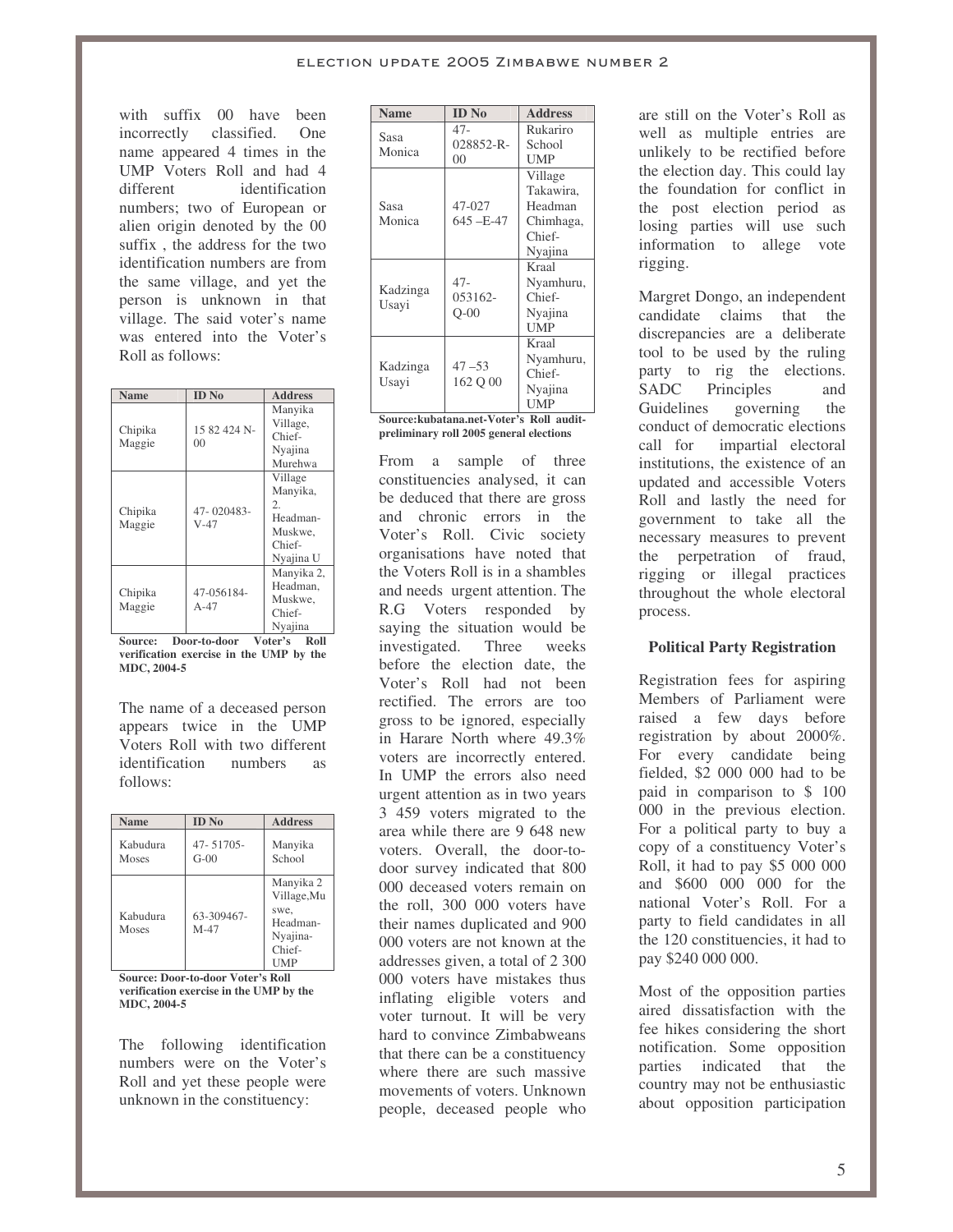in the poll. The MDC has indicated that it has been struggling with legal bills for contesting both the parliamentary and presidential elections as well as treason charges against their presidential candidate. Another opposition party, ZAPU, had to reconsider its decision to field candidates in all of the 120 constituencies due to financial constraints.

Given that the increases were gazetted on 10 February and the Nomination Court sat on 18 February, this gave political parties about a week to fund raise, an almost impossible situation. An independent parliamentary candidate regretted that representative democracy was so expensive in Zimbabwe. She also noted that elections are not occasions for fundraising for the state. Most opposition parties are not financially stable and this compromised elections since most candidates withdrew, given the short notice prior to the Nomination Court and illegality of sourcing funds from outside Zimbabwe.

#### **Nomination Courts**

Nomination Courts sat in all of the country's ten administrative provinces on 18 February 2005, to accept nomination papers from aspiring candidates. The Zimbabwe Electoral Commission convened the courts for the first time since they were set up to run election and referenda in the country. The nomination process was previously the responsibility of the Registrar-General's office. The **ZEC** appointed 10 Constituency Officers to receive the papers; this was in line with the ZEC Act.

For an aspiring candidate they must fulfil the following requirements:

- Be a registered voter
- Attained 21 years of age
- Resident in Zimbabwe in the last 5years
- Have nomination papers signed by at least ten people who are registered voters
- Election agents must countersign these papers and if the candidate is representing a political party a signature of the office bearer must endorse the papers (*The ZEC Act).*

The Electoral Act stipulates that political parties wishing to contest in an election are allowed to lodge their nomination papers as soon as the proclamation has been made. This took place on 31 January 2005 and political parties brought their papers to the ZEC thereafter. They were turned away however as the ZEC indicated that they were not ready to accept their nomination papers.

Political parties were only allowed to lodge their papers on 16 February 2005. There were problems pertaining to a provision that was gazetted a day before the Nomination Court sat. This stated that aspiring candidates were required to produce long birth certificates. The Minister of Justice Legal and Parliamentary Affairs indicated that this requirement was to enable the courts to verify the citizenship status of the candidates.

ZAPU FP, an opposition party, noted that all candidates were dissatisfied with this condition citing that it was gazetted too late for them to do anything about it. This provision could have been made in January when the election date was announced. Some candidates were about to drop out of the race given that it takes more than 3 months for one to acquire a long birth certificate given the fact that the Registrar-General's office is a very busy; however this requirement was later removed.

A salient problem faced by small opposition parties was failure to access the registration fees which were gazetted 10 days before the sitting of the nomination courts. ZAPU PF requested the postponement of the sitting of the Court so it could raise the prerequisite registration fees needed for nomination. Their request was turned down and as a result, they failed to field a single candidate. Two hundred and sixty six candidates were nominated at the Court. Among them were independent candidates who had defected from ZANU-PF and the MDC after they were unable to enter the primary election. The following political parties fielded candidates in the 2005 parliamentary elections.

- Zimbabwe African National Union Patriotic Front (ZANU-PF) 120 candidates
- Movement for Democratic Change (MDC) 120 candidates
- Zimbabwe African National Union (ZANU) 12 candidates
- Zimbabwe Youth Alliance (ZIYA) 3 candidates
- **Independents** 17 candidates **Source:** *The Herald, 19* **February 2005**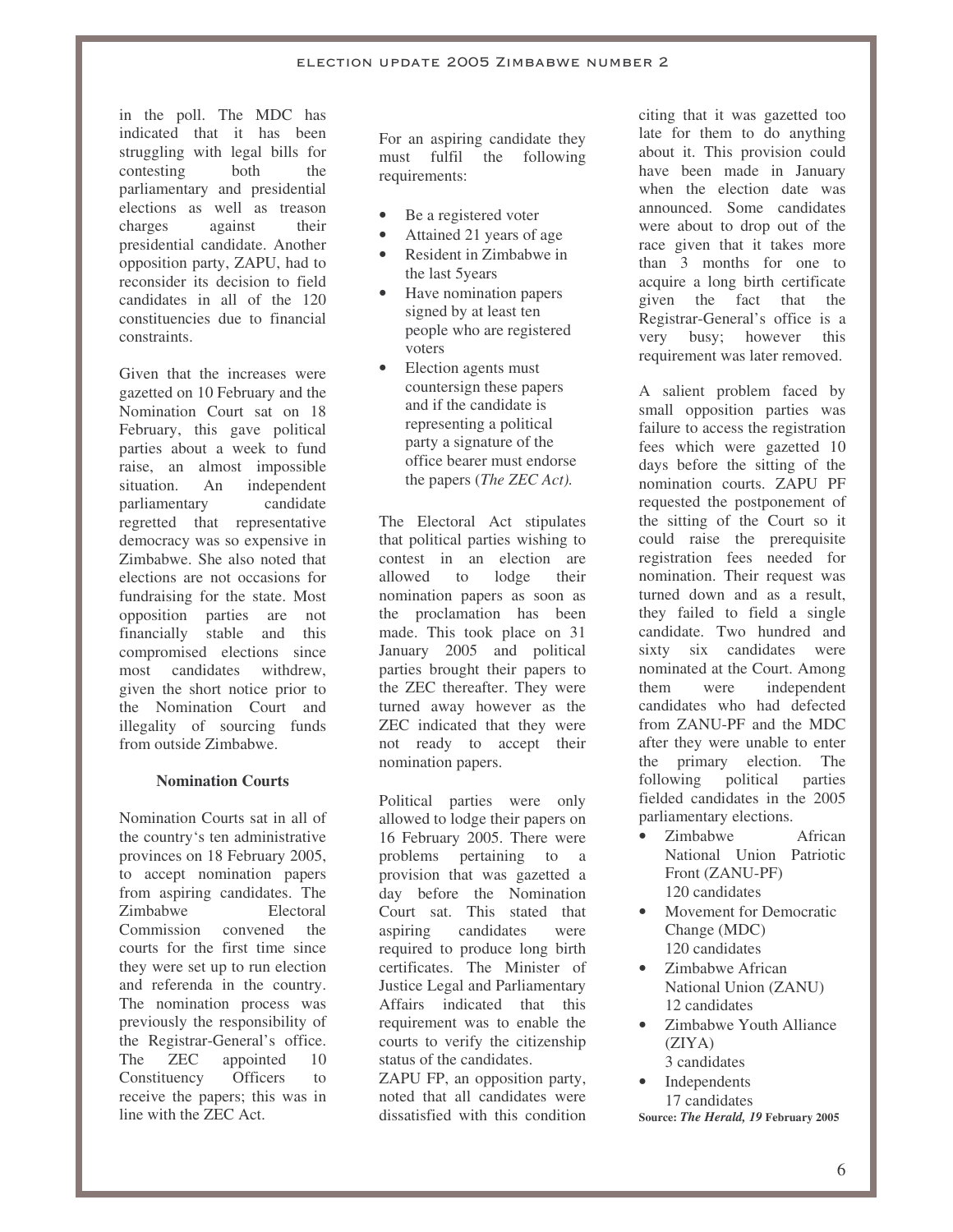## **Candidate Nomination**

As previously mentioned, initially aspiring candidates were requested to produce long birth certificates when lodging their nomination papers. This provision was announced by the Minister of Legal and Parliamentary Affairs on 16 February 2005, two days before the sitting of the Nomination Court. The Minister justified this position by indicating that they had to verify the citizenship status of aspiring candidates. The decision was later reversed when political parties and civil society organisations noted that the decision would disqualify most candidates.

## **The Campaign Process**

For the MDC, the official election campaign commenced with the launching its Manifesto at Mucheke stadium in Masvingo. The campaign launch was well attended and the ZBC covered the launch as stipulated in the SADC Principles and Guidelines governing the conduct of democratic elections. The MDC leader and his campaign team also took their campaign to rural Masvingo provinces such as Zaka, Gutu and and Chiredzi. This is a new development in a way, since in previous elections the MDC was barred from entering rural areas which were declared no go areas for the opposition.

On national television on the 28 of February, ZANU represented by Gideon Chinogurei was given a five minute prime time slot to present the party's manifesto. The following day, the ZBC programme line up indicated that an independent candidate would presnt his manifesto after the main news at eight. Shortly after this, the ZBC decided to show the MDC Secretary General presenting his party's manifesto. Reservations were expressed regarding their sudden decision to change the programme lineup to show the MDC instead of the independent candidate, D. Makuvaza. Given the alleged partiality of the electronic media, it could have been a deliberate ploy by the state broadcaster to mislead the electorate.

The country's two major political parties intensified campaigning ahead of the elections. MDC president, Morgan Tsvangirai addressed three rallies in the Midlands and Mashonaland West. They were held at Sanyati, Gokwe, Nembudziya and another at Gokwe centre.The MDC had another rally in Mabvuku which was extensively covered by the ZBC.

President Robert Mugabe addressed a rally in Highfield on 5 March where he urged people in Harare to vote for the ruling party and he donated 80 computers to eight schools. The President has been donating computers to schools around the country as the campaign for the March general election intensified. At another event, the President noted that computer donations were not a vote buying gimmick but part of the ruling party's strategy to empower schools and ensure technological development. This was largely seen by opposition political parties and some segments of the civil society as a vote buying gimmick as the President donated more computers in one month than he did since independence.

The ruling party received a consignment of bicycles from a local businessman which its supporters are using to carry out a door-to-door campaign in the rural areas. The bicycles are used as a cost saving measure to reduce fuel costs for campaigning purposes.

The public media is grossly biased in favour of the ruling party. For example, of 33 campaign stories carried by the national public broadcaster, ZBH, 24 (73%) focused on ZANU-PF, six (18%) were about the MDC, one (3%) was a neutral report on the Liberty Party of Zimbabwe's campaign launch and the remainder were announcements by the United African National Congress (UANC) that it was withdrawing from the election citing as its reason, an uneven playing field. The ruling party's four-hour launch was covered live in its entirety with ZTV's presenters wearing ZANU-PF T-shirts. This was a disturbing development. The state media is required to be impartial and unbiased and yet they openly supported one political party by wearing its regalia. The pro-ZANU-PF coverage was also apparent in the government press. Of the 28 stories it carried on the topic, 19 (68/%) reported positively on ZANU-PF. 32% (mostly negative) covered MDC's activities. The campaign activities of the other opposition parties were completely ignored between January and February *(Media Monitoring Project Zimbabwe,* 20 February 2005)*.*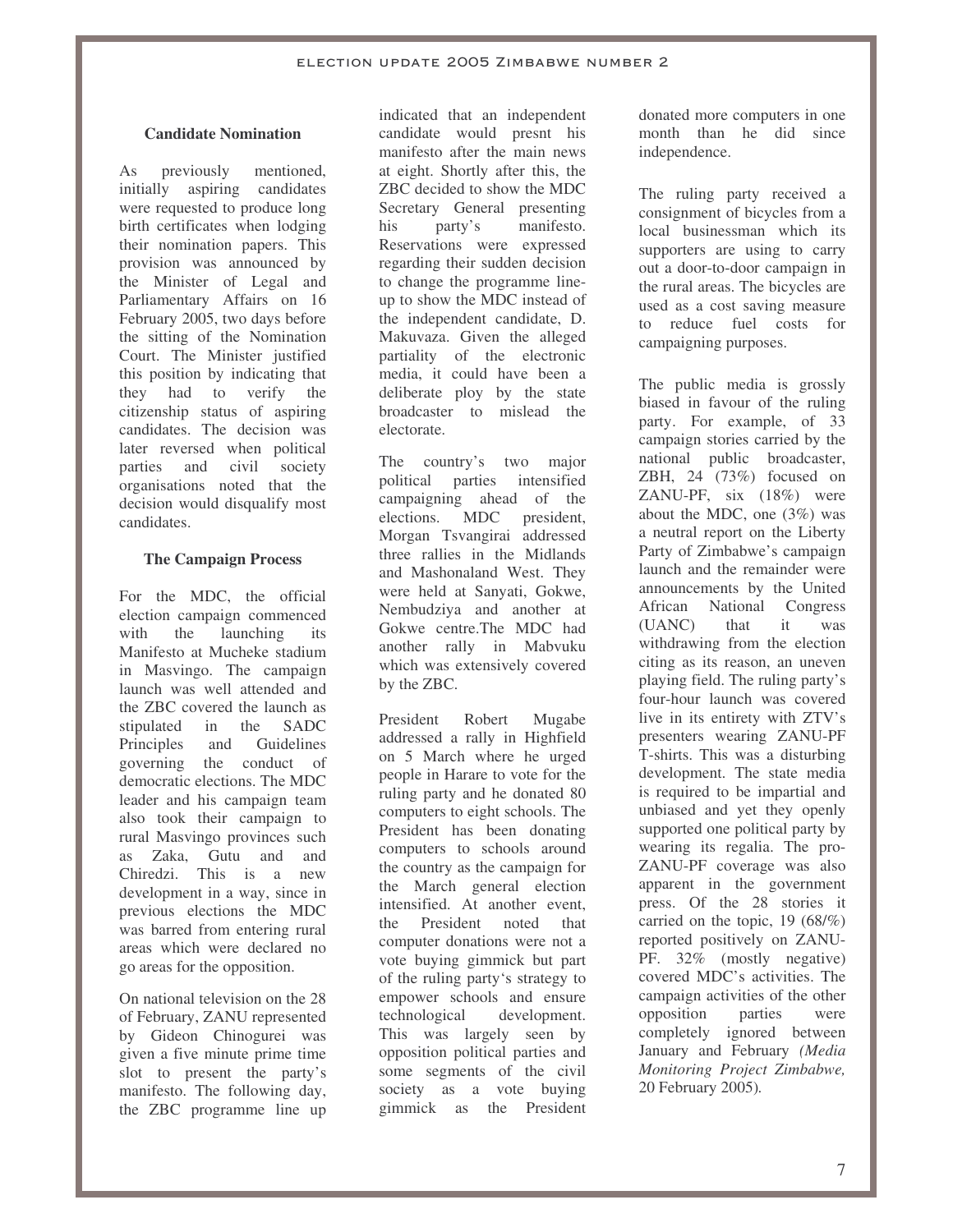A presentation of the campaign activities of political parties was covered in the private press, which carried 29 stories on the matter, 17 of them on ZANU-PF, where in most cases it was negatively portrayed and 11 on the MDC, hailing its policies. For example an independent newspaper, *The Zimbabwe Independent* (18 February 2005) carried four stories, which questioned the capacity of the ruling party to deliver on its promises.

However, coverage on the activities of the other opposition parties remained thin. Only the *The Daily Mirror* covered them twice. Beginning of March, the media changed its editorial and started to feature more balanced coverage of political activities of independent and opposition candidates. The public media should be commended for taking this stance although it is still heavily tilted in favor of

the ruling party. Although ZTV carried interviews with all candidates, the journalists on the interview panel were openly biased, harassed and humiliated all candidates who were not for the ruling party.

## **Media Access**

There was much reluctance on the part of government to give equal access to opposition parties on the state owned media. This is provided for in the Electoral Act as reasonable coverage. The Broadcasting Act is worded in such a way that it can be interpreted to suit the interests of the *status quo*. As such, the Minister of Information and Publicity chose to interpret it in a way that was biased against opposition parties. The Minister indicated that opposition parties had no right to demand access to public media. He said it was at the discretion of the

government to allow them reasonable access. This was in direct contravention of the<br>SADC Principles and Principles and Guidelines Governing Democratic Elections. Most of the publicity concerning opposition parties is negative. After much pressure on the government to allow opposition parties access to the media, the government made an announcement that fees would be levied for broadcasting services.

On 17 February 2005, a *Government Gazette* announced that the Zimbabwe Broadcasting Holdings was mandated to allocate airtime on television and radio to political parties during the election campaign. Below is a breakdown of fees for political parties.

|                                                 | <b>Radio Zim</b> | <b>Sport FM</b> | <b>National FM</b> | <b>Power FM</b> | <b>TV Advert</b> |
|-------------------------------------------------|------------------|-----------------|--------------------|-----------------|------------------|
| Prime Time rates 60 seconds                     | \$1 400 000      | \$1 155 000     | \$871 710          | \$1 362 130     | \$3 780 000      |
| Prime Time rates 30 seconds                     | \$700 000        | \$577 500       | \$435 855          | \$684 250       | \$2 956 134      |
| Off Prime Time rates 60 seconds                 | \$1 260 000      | \$690 545       | \$531 699          | \$980 781       | \$2 956 134      |
| Off Prime rates 30 seconds                      | \$630 000        | \$345 271       | \$265 850          | \$490 356       | \$1 478 065      |
| Late Night Listening 60 seconds                 | \$774 962        | \$523 654       | \$425 992          | \$698 600       | \$1 241 615      |
| Late Night Listening 30 seconds                 | \$387481         | \$261 828       | \$213 003          | \$349 215       | \$620 808        |
| Weekend Advertising Prime Time rates 60 seconds | \$1 400 000      | \$1 065 381     | \$871 710          | \$1 362 130     | \$3 780 000      |
| Weekend Advertising non Prime Time rates        | \$1 260 000      | \$646 133       | \$531 699          | \$980 781       | \$2 956 134      |

**Source: The Herald, February 17, 2005**

Regulations prohibit the broadcasting of adverts that incite or perpetuate hatred against or vilify any group or persons on the basis of their political affiliation. Under the new regulations, the ZBH should give the Broadcasting Authority of Zimbabwe (BAZ), a broadcasting schedule for election programmes and recording dates for all prerecorded programmes for its stations at least 15 days before an election period. No broadcast of any election shall

be allowed on polling day. ZBH shall ensure that all broadcast meet its standards. The regulations also stipulate that each station should allocate 4 hours of available purchasable time during the election period for election advertisements which shall be distributed equally to all interested parties and candidates. ZBH is compelled to take into account the number of constituencies each party is contesting. The regulations forbid ZBH from altering or

editing any advertisement submitted for transmission but allows the ZBH to reject an advert submitted for transmission provided that it indicates the reason within 24 hours to the party or candidate. Presenters of such programmes are tasked not to present their personal views. All broadcast material should be accompanied by name and address of representative, transmission date, time, duration of programme and other information deemed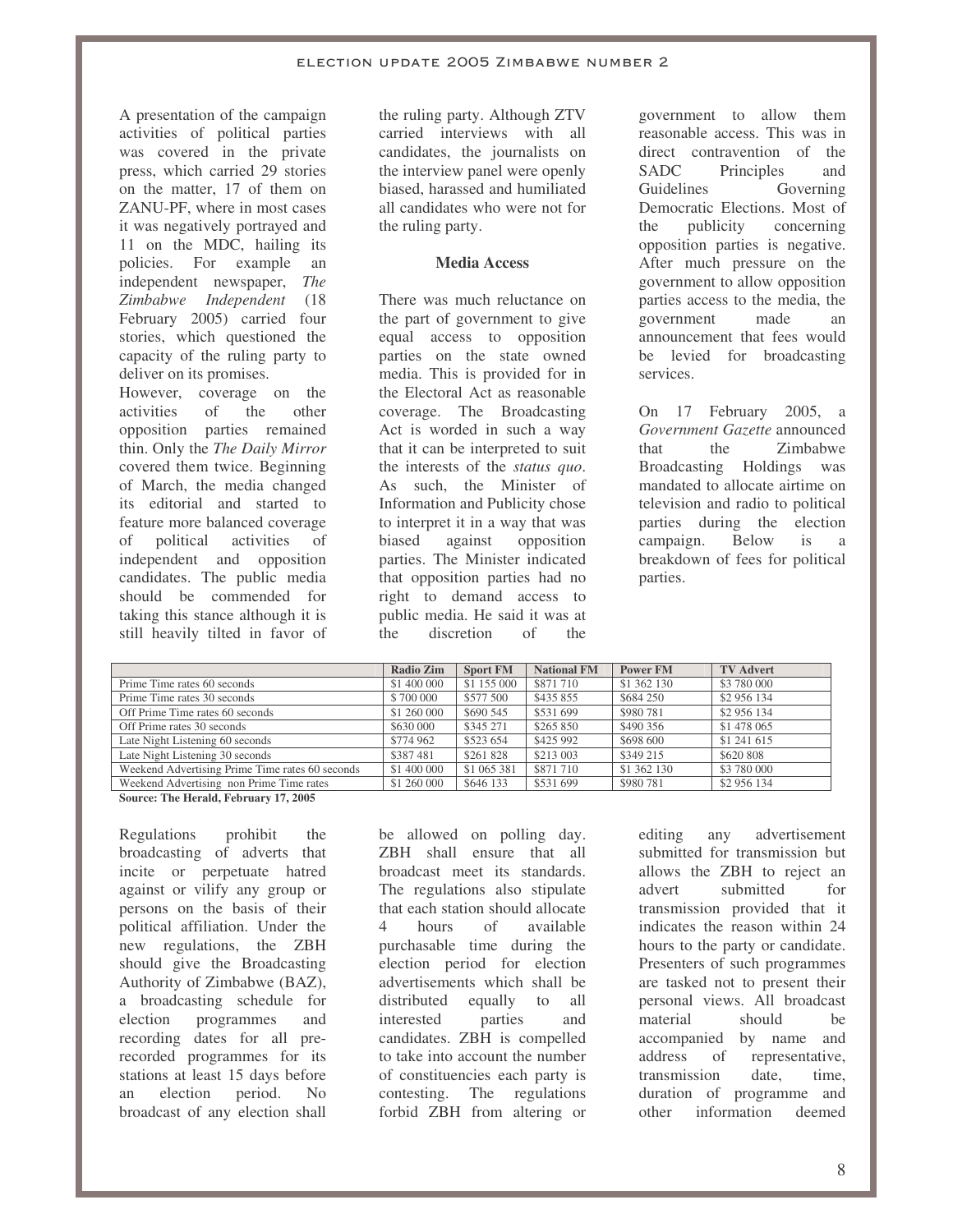necessary by the ZBH. There is provision in the regulations for aggrieved parties to appeal to BAZ within 24 hours of being notified of ZBH's decision. BAZ is compelled under the new regulations to attend to any appeals within two working days, failure of which should be deemed to have been in favour of the appellant. These regulations are part of the Electoral Act which provides for reasonable access to radio and television.

Political parties in Zimbabwe welcomed efforts by the government to allow air and TV access to political parties for their broadcasts. This was viewed as a positive development in opening up the political field. However there are problems still prevalent in the interpretation and implementation of the broadcasting regulations as informed by the Electoral Act. Regulations prohibit adverts that incite or perpetuate hatred against or vilify any group on the basis of their political affiliation.

This regulation has been flaunted by ZANU-PF in their broadcasts as they label the MDC party and their supporters as enemies of the state and stooges of the west imperialists. The regulation that forbids ZBH to alter or edit an advert has a clause that allows it to reject an advert. Questions are raised on who determines the unsuitability of an advert and the grounds for rejection are not specified. These are left to the discretion of a government employee who is likely to promote the *status quo*.

Provision is also made in the regulations for a fair, complete, accurate and balanced reporting on news and current affairs programmes. However it has been noted that reporting on issues has been far from the prescribed values.

Most reporting on television and radio as well as state owned print media which has the widest readership has cast opposition political parties, especially the MDC in a very negative light, citing that to vote for MDC would be tantamount to allowing Zimbabwe to be colonised once more. The news is usually filled with glowing accounts of the achievements of the ruling party. While on the other hand, MDC parliamentarians were not given the same platform to air their achievements by the end of February 2005.

Another issue that has caused dissatisfaction has been the issue of fees levied for a party to access media. Opposition parties expressed that the fees levied for broadcasts were exorbitant and beyond their reach since most of them did not qualify for funding as provided for in the Political Parties (Finance) Act. Leader of an opposition political party thought the fees were prohibitive given their already strained financial resources.

Following is a breakdown of media coverage of political parties' campaign for the 2005 parliamentary election as of February.

## **Voice distribution in the private**

| press                  |                         |
|------------------------|-------------------------|
| <b>Media</b>           | No. of<br><b>Voices</b> |
| Government and ZANU-PF |                         |

| <b>Source: Media Monitoring</b><br>Zimbabwe, February 2005 | Project |
|------------------------------------------------------------|---------|
| Other opposition parties                                   |         |
| Lawyers                                                    |         |
| Alternative voices                                         | 10      |
| Foreign voices                                             |         |
| <b>MDC</b>                                                 | 3       |
|                                                            |         |

| <b>Political</b> | coverage | in | the |
|------------------|----------|----|-----|
| government press |          |    |     |

| <b>Political Party</b>   | Coverage $(\% )$ |         |
|--------------------------|------------------|---------|
| ZANU-PF                  | 73               |         |
| <b>MDC</b>               | 18               |         |
| <b>Liberty Party</b>     |                  |         |
| Other                    | 6                |         |
| Source: Media Monitoring |                  | Project |
| Zimbabwe, February 2005  |                  |         |

Of the 28 stories on elections on the public media, 19 (68%) reported positively on ZANU-PF activities while the remaining 9 stories (32%) were

used to malign MDC activities.

When the President of Zimbabwe hands out computers to schools, this event turns into a campaigning platform but ZBH has not questioned this. There is an apparent lack of balanced reporting on the part of state owned media. Songs produced by ZANU-PF senior<br>party members including party members including funerals are all turned into campaign platforms while the same privileges are not extended to opposition parties. The sources of information for state owned media are not very credible and this seriously impacts on the impartiality of the broadcasts. Private media is also tilted towards opposition parties, both public and private media appear to be partisan. Freedom of the media in still curtailed as evidenced by the raiding by police of well known journalists writing for international media organisations.

Three journalists were raided by the police in separate incidents without search warrants. These are Angus Show of Associated Press, Jan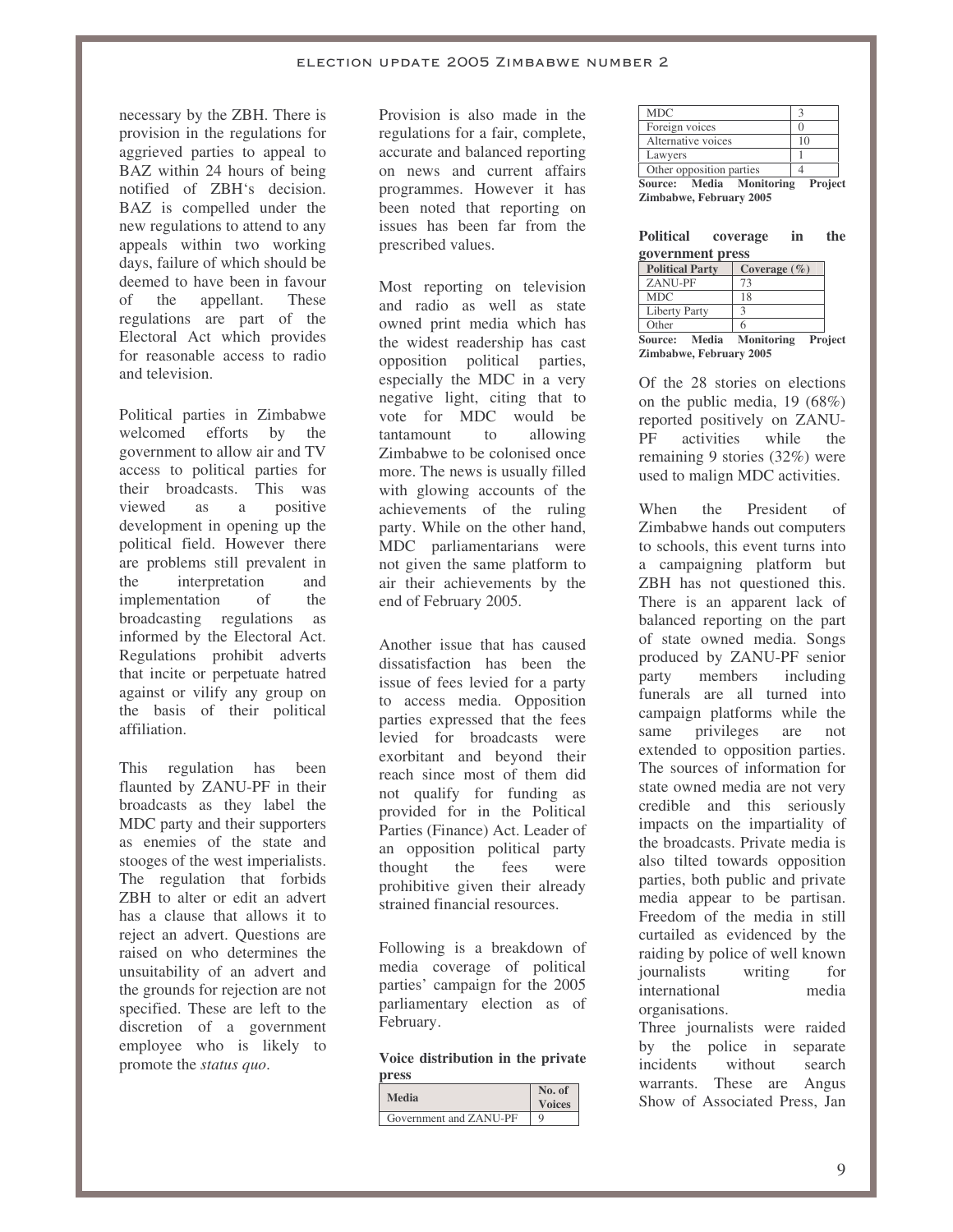Raath correspondent for *The Time*s of London and Brian Latham, correspondent for the Bloomberg News Agency. This was due to the fact that they were operating without accreditation from MIC. The government appointed Media and Information Commission (MIC) also warned The *Zimbabwe Independent* against allowing its staffers to moonlight for foreign media houses as they risked having the newspaper license as well as the staffers accreditation revoked. MIC also threatened to block the importation of the weekly newspaper, *The Zimbabwean* on the grounds that it violated media ethics and business practice. This brings questions as to the extent to which government is complying with the SADC protocol on the conduct of elections when it displays intolerance for a free media. The government will not tolerate any criticism and anyone who does so is labelled an enemy of the state and an imperialist. Media freedom is one of the fundamental rights that should be guaranteed during elections and at all times to ensure that the electorate is given real choice and to enable them to make informed choices.

## **The Role of Security Forces**

The uniformed forces are playing an instrumental role in Zimbabwe's 2005 election. The police and some military and intelligence forces in particular, are actively involved in the elections. The former Chairperson of the ESC is a former military intelligence officer. An ESC Commissioner during an interview confirmed that there were several military personnel serving in the election supervisory body. She reiterated that although soldiers will not be supervising elections in March, the ESC would continue to employ them at the secretariat level. She added that she could not deny that they are still employing soldiers in the ESC. The military in Zimbabwe is known for its allegiance to the ruling party and thus use of the military poses problems for impartiality and independence. The military should play the role of safeguarding the national boarders and should not meddle in the internal politics of the country. It is the military's duty to serve any government in power and one wonders whether the military would be able to serve a different government from the one currently in power given its lack of impartiality (*Interview with Joyce Kazembe as quoted in the Daily Mirror,* February 2005).

The role of the police is to keep peace during election times. This is a prudent role given the fact that Zimbabwe has had violent elections since independence (*C. Ndoro,* 1999). The police force was the notorious element in the 2000 and 2002 elections and they were responsible for perpetrating violence, conducting arbitrary arrests and selectively applying the law in favour of the ruling party.

In the first few weeks after the Nomination Court sat, eleven calls were made for the<br>uniformed forces, political uniformed forces, parties and civil society to refrain from politically motivated violence. Calls were made by the President of Zimbabwe, the Commissioner of Police and various other governmental and political structures to refrain from violence. The youths were educated by senior ZANU-PF figures on the importance of a violence-free election. If the same strategy had been employed in the last two elections, there would never have been such unprecedented violence.

However some police are still grappling with the new idea of a free and fair election. The police continue to invoke POSA to ban political meetings of the opposition thereby curtailing the basic right to expression, association and assembly. Under POSA, police must be notified of all political meetings of more than three people and have the right to refuse any political meetings on stipulated grounds. POSA makes it a criminal offense to intentionally make statements likely to provoke feelings of hostility towards or cause contempt or ridicule the State President whether in person or in respect of his office. The mentioned clauses have been invoked by the police to arrest opposition parties. It therefore means that opposition parties cannot criticise actions and policies of their competitor thereby derailing the whole essence of political campaigns.

It should be noted that the violence currently experienced is nothing compared to the violence witnessed in 2000 and 2002 elections. Levels of violence have drastically gone down in 2005 with political parties taking heed to refrain from politically motivated violence. Concern should also be expressed that although levels of violence have gone down, there appears to be a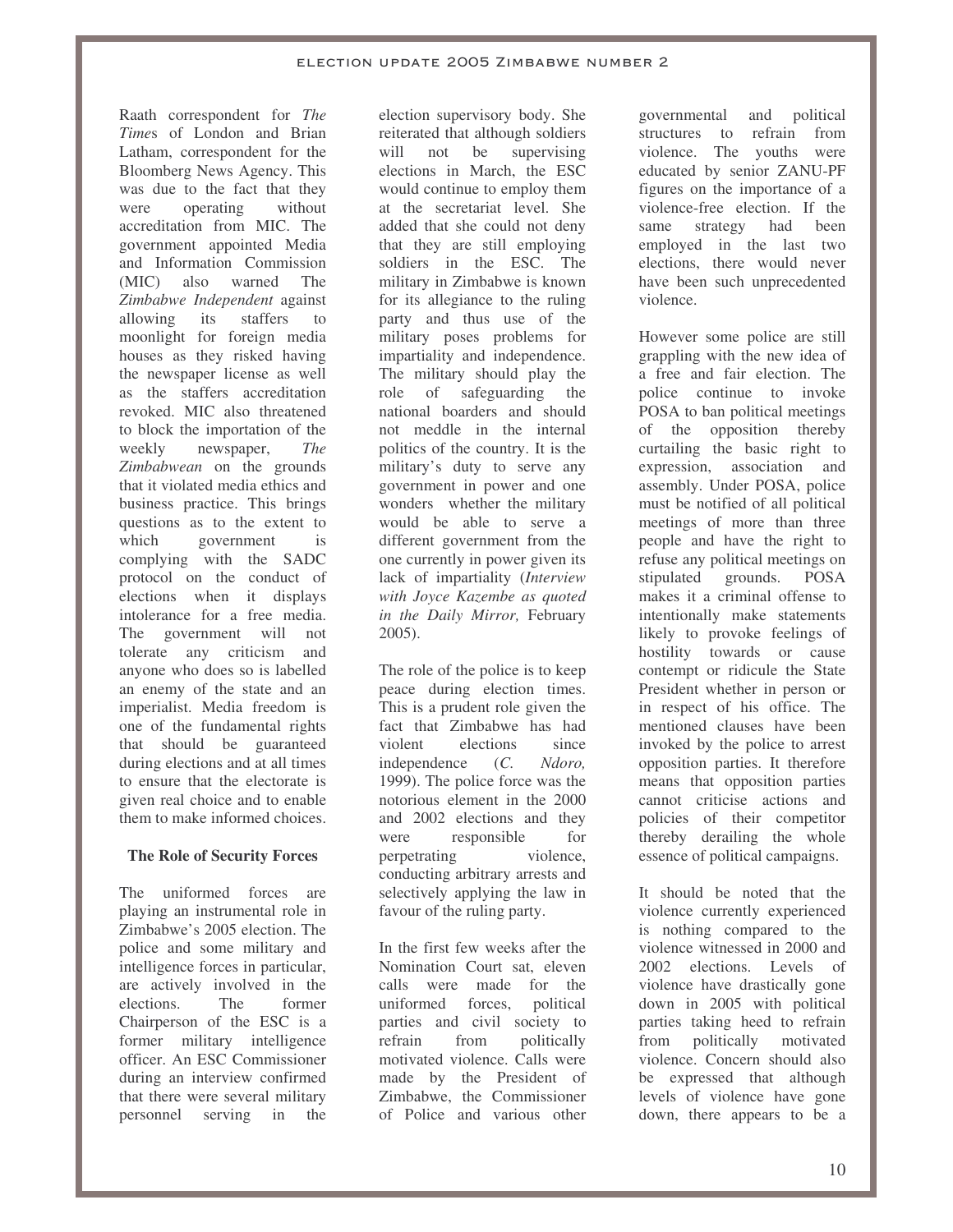slight increase in violence from the month of February. In early March, police forces forced the MDC to abandon a regional campaign strategic meeting for Members of Parliament in three provinces in Matabeleland. The police refused to sanction the meeting and insisted that they be let in the meeting; the MDC was forced to abandon the venue and utilised its headquarters. The MDC complained that some of their meetings were not approved for any reason at all and at times the police refuse to state the reasons for denying meetings (*Zimbabwe Independent,* 4 March 2005).

The police have insisted that they are impartial and that failure to approve a political meeting is on purely administrative grounds especially where venues are double booked. The police have insisted that they present at political meetings to protect citizens and not to harass or victimise political parties (Interview *with a police detail,* 8 March 2005).

In Nyanga on 8 February, members of the army allegedly attacked 15 MDC supporters as they departed from a rally. On 10 February, about 2000 members of the militia were allegedly deployed in Kamativi, Matebeleland area which is perceived as an opposition stronghold. The government has barred the opposition access to members of the uniformed forces, the police, army and the prison services where they can neither hold rallies nor distribute fliers (*The Standard* 27 February 2005). A training session for 120 MDC candidates ahead of the nomination court was allegedly disrupted in February 2005 and ten MDC members were arrested for distributing fliers and putting up posters in Chino, Zima, Refigure, Mount Darwin, Matabeleland, Bindura, Hurungwe, Shamva and Mutare (*The Standard,* 27 February 2005*).* A judge in Bulawayo hearing a case against the police castigated the conduct of the police and noted that they were overzealous in implementing their duties.

The police have not spared the journalists either. Under AIPPA, all journalists and media organizations have to register with the MIC, a body perceived to be partisan and pro the *status quo*. The body has wide ranging powers to decide which newspapers operate and which journalists may practice.

All newspapers that were perceived to be against the *status quo* were banned. The *Daily News* and *The Daily News on Sunday*, *The Tribune* and *The Weekly Times* were banned after they revealed human rights abuses, corruption in government and campaigned against the ruling party highlighting governance issues which were negatively affecting citizens. The newspapers became so popular with the urban dwellers to the extent that the sales for the government papers plunged and threatened their viability. *The Tribune* was also banned after its owner fell out of favour with the ruling party and the paper launched a political attack against government. *The Zimbabwean*, a new newspaper launched by a journalist in self exile has been threatened by MIC and its owner labelled an enemy of the state. The *Daily Mirror* and the *Sunday Mirror,* owned by a ZANU-PF apologist seemed to have taken advantage of the banning of the *Daily News* and revised its editorial with some sections critical of governmental policy, one of its editors were picked up by the police for questioning. A number of journalists were picked up for questioning or were arrested under AIPPA. The Police have repeatedly raided, without search warrants, offices of three well known local journalists on allegations that they were involved in spying and possessing illegal telecoms. Police are currently looking for a journalist they say is in possession of sensitive video tapes. The later had written for the BBC, a document that exposed human rights abuses by the militia (The *Daily Mirror,* March 2005).

It should be reiterated that political violence has gone down substantially but some police are still victimising opposition party supporters and journalists. One member of the MDC Election directorate said that he sees the police force in Zimbabwe as professional but the only problem is that they appear to be under intense political pressure to selectively apply the law (*Interview with a member of the MDC Election Directorate*).

The zero tolerance policy announced by the government has not been fully implemented as some police forces and the militia continues to harass and victimise the opposition and the journalists.

There appears to be confusion among police officers regarding the handling of public gatherings. The law directs that those wishing to hold meetings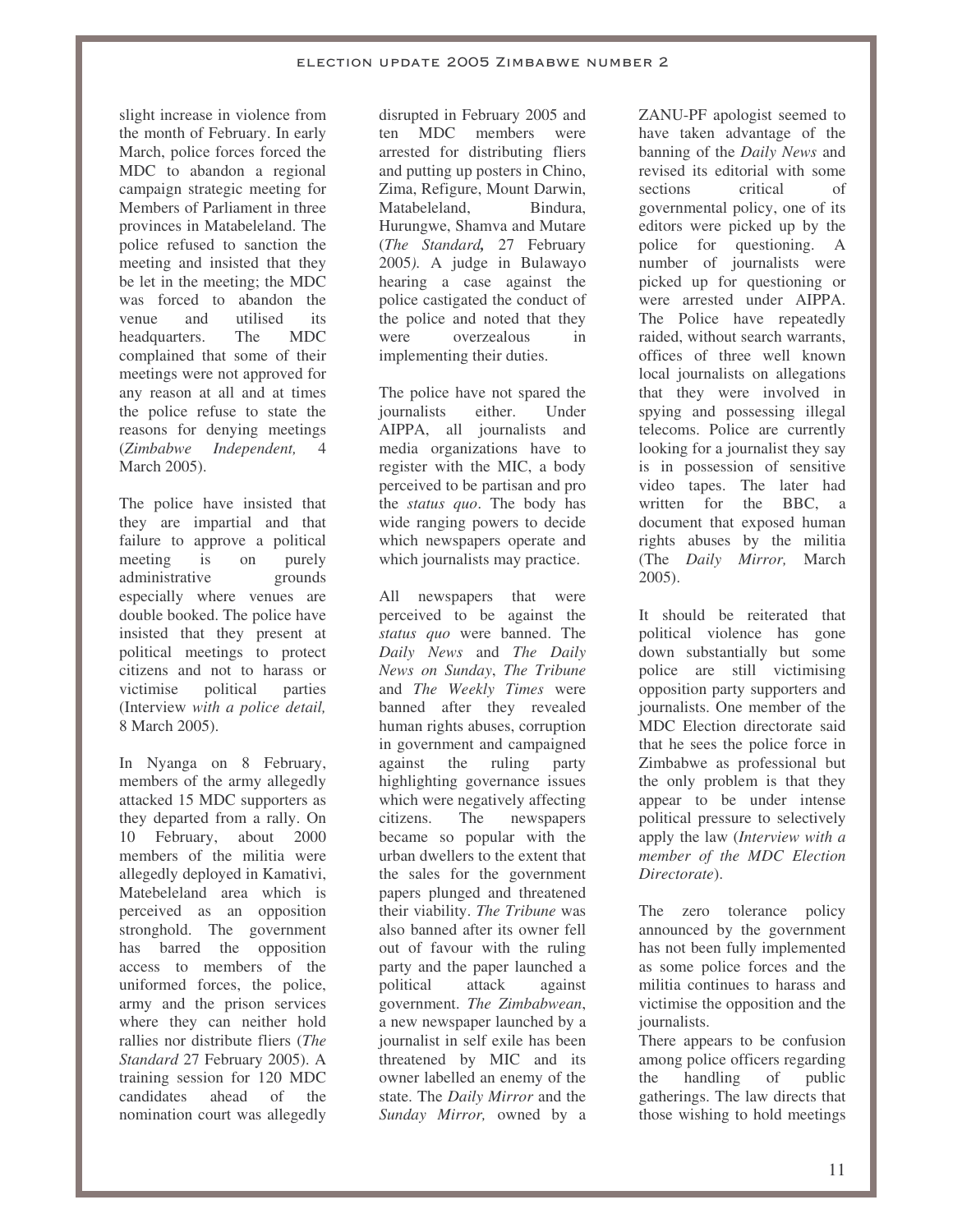should merely notify the police of their intention but, since the law came into force, they have been insisting that the law enforcers should authorise the meetings and not merely be notified.

However there has been general calm and peace in the country with police arresting only 109 people for politically related crimes ahead of the 31 March general election. The Police Commissioner noted that of the 109 arrests, 16 have been convicted of various offences which are largely not of a serious nature. The Police Commissioner reassured the public that it would continue to apply the law unfailingly on any transgressors irrespective of their political affiliation. He said 67 ZANU-PF supporters have been arrested while 42 MDC activists were arrested. This may dispel fears that the police may be selectively applying the law by targeting opposition supporters only. Of the 16 people convicted, 13 are MDC supporters while three are affiliated to ZANU-PF. A total of 40 incidents of politically-related crimes have been reported since last month with the ruling ZANU -PF accounting for 23 cases and the MDC, 17. ZANU-PF supporters were arrested for breaching the Electoral Act, malicious injury to property, arson, common assault, conduct likely to breach peace and assault with intent to cause grievous bodily harm. MDC supporters were arrested for assault (both common and GBH), conduct likely to breach peace, contravening the Public Order and Security Act (POSA) and public violence. The Police Commissioner emphasised that the offences were minor, contrary to some media reports

claiming that heightened violence had flared ahead of the elections. He castigated media reports for exaggerating the magnitude of political violence in the country and commended POSA and the Electoral Act which he said assisted in the regulation of conduct among electorates. Five ZANU-PF candidates have accused the MDC youths of pulling down their posters and other campaign materials, harassing ZANU-PF supporters and causing mayhem. Below is a diagram to illustrate perpetrators of violence for the month of February 2005



#### **Source: kubatana.net**

The period under review was characterised by violations of freedom of expression and assembly, exposing government's lack of total commitment to regional and international laws to which Zimbabwe is a signatory. State agents, particularly the police, were mostly responsible for these rights violations. They did this by consistently and effectively breaking up meetings and rallies and by

refusing to allow them to take place. The opposition MDC and civil society organisations were the major victims of such action. The police were responsible for more than half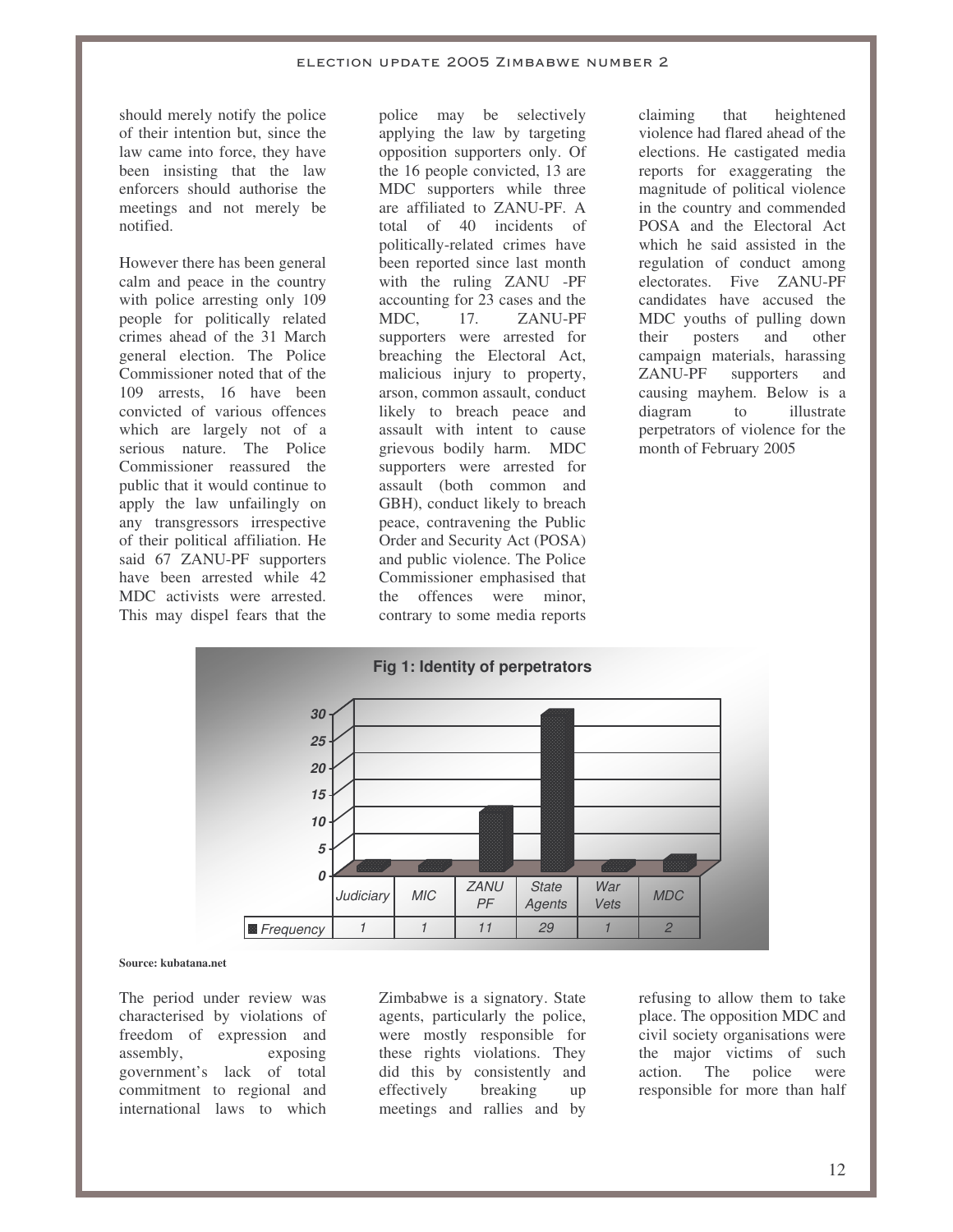the violations committed during this period.

POSA was the most frequently used law in suppressing freedom of expression and assembly, while AIPPA was used to close the weekly newspapers and *The Tribune*. These developments illustrate the urgent need to repeal these laws to retrieve the democratic space that encourages active participation of the public and the free and lively exchange of information. The police were also seen to be partisan in their response to dealing with reports of rights violations. For example, in some cases where the opposition MDC was the victim, there were no reports of arrests of the alleged perpetrators, even where the names of those allegedly responsible were supplied to the police. The only arrests reported in the media during this period occurred when the victims were ZANU-PF supporters.

There is a lack of transparency and accountability in respect of the activities of the Media and<br>Information Commission **Information** (MIC) that makes it difficult to dispel accusations of favouritism with regard to its administration of AIPPA. In the period under review, it was found that the Commission had ignored cases in which the government press had blatantly abused its journalistic privilege which is a criminal offence under AIPPA.

MDC youths were also responsible for tearing posters of ZANU-PF candidates in Bulawayo. Reports were lodged with the police and this is perceived to be a detrimental development. In March, there were fewer cases of arbitrary arrests and selective application of the law possibly because senior party and government officials continued to emphasise a violence-free election or perhaps it was due to the arrival of the South Africa observer mission.

## **Election Date Controversy**

Most of the minor political parties felt that the election date stipulated did not give them enough time to mobilise financial resources given the fees stipulated by the Nomination Court and the media.

It was also felt that resources for campaigning needed to be mobilised and time was necessary to educate voters and remove the fear that had gripped electorates given previous political violence tendencies. The main opposition party felt that the date given by the President and the time frame was adequate to enable them to campaign. There were fears that if more time was allocated for campaigning there was a real risk that their supporters would be victimised.

The MDC noted that although they were participating in the election they were doing so under protest mainly because of the uneven playing field rather than the election date. Some civic society organisations called for political parties to boycott elections on the basis that the time period before the election was inadequate and the political playing field was heavily tilted in favour of the ruling party.

**Civic and Voter Education**

Voter education is a vital element of any election .For people to be able to make informed choices they need to be educated. In Zimbabwe, voter education is the prerogative of the Zimbabwe Election Commission (ZEC), as informed by the Electoral Act. Civic organisations are not permitted to provide voter education unless given permission by ZEC. Up to 28 February 2005, voter education by the ZEC had not commenced.

The ZEC had to train the people who would be involved in the training process. Given the lateness its commencement there are questions as to whether ZEC is going to be able to conduct this process thoroughly. The fact that civic organisations were denied the right to give voter education constitutes an infringement of the people's right to information. ZEC is mandated to provide adequate accurate and unbiased voter education. It is obliged to ensure that voter education provided by any organisation other than political parties is not misleading or biased in favour of any political party. In their one day workshop on training of voter educators, the Chairperson of the Commission urged all those present to provide adequate, accurate and unbiased voter education guided by professional principles. The Chairperson went on to note that the independence of the Commission was provided for under Section 4 of the ZEC Act which states that 'The Commission shall not be subject to the direction and control of any person or authority in the exercise of its functions…" He emphasized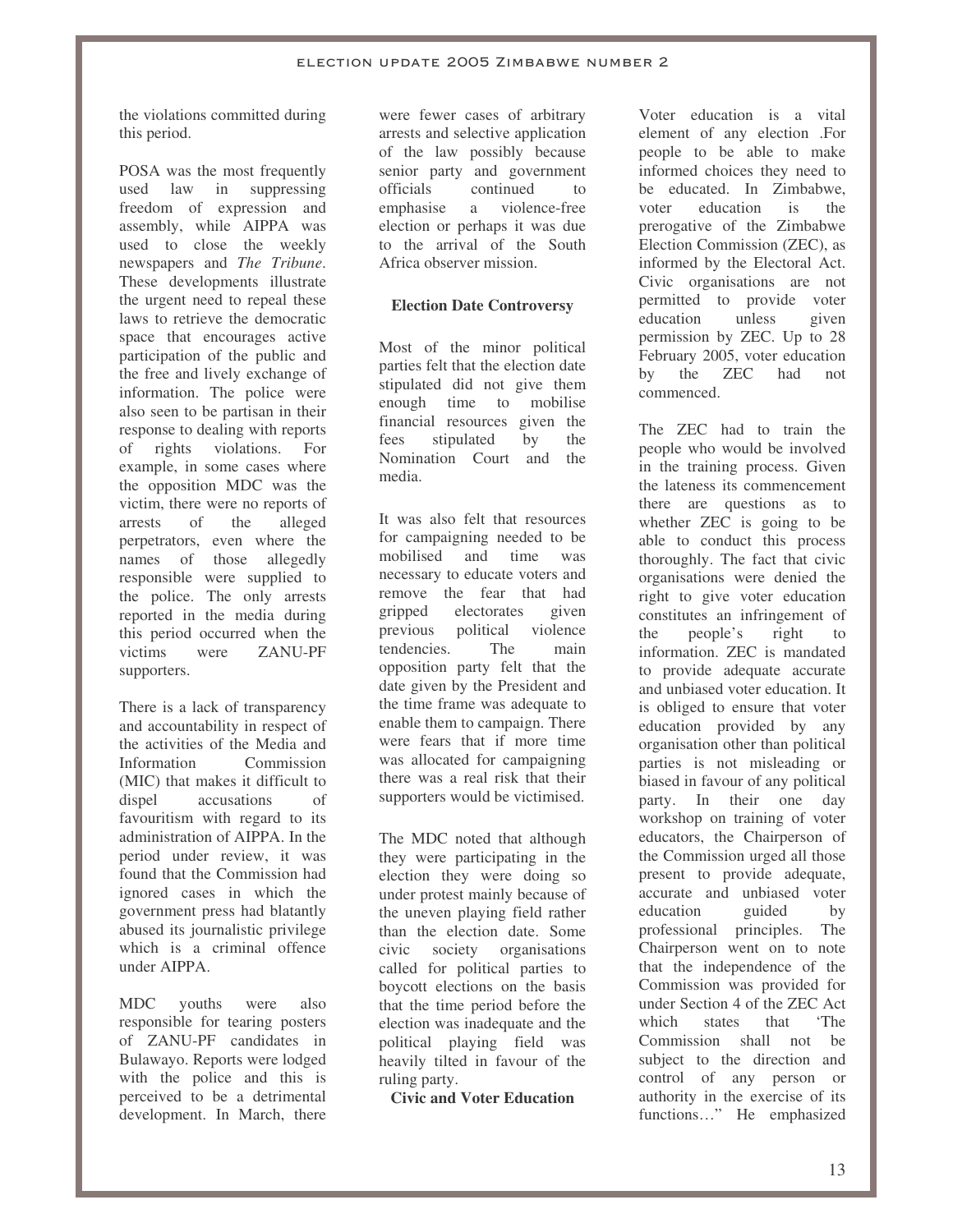the need to nurture democratic principles (*The Daily Mirror,* 10 March 2005*).*

Although it may appear as if the Commission is professional and democratic in its conduct, it is severely curtailed by its late appointment and lack mobility.

## **Observers**

The Ministry of Justice Legal and Parliamentary Affairs issued an invitation to individuals representing local organisations, 32 foreign organisations, political organisations and eminent persons from within and without Zimbabwe to observe the election .This is in line with the new laws that stipulate that only those invited will only be allowed to observe the election. Observers are required to submit their names together with their constitutions to the Ministry of Justice Legal and Parliamentary Affairs and are expected to meet their own expenses. Accreditation was done by the ESC upon the production of an invitation letter from the relevant ministry. Fees worth \$100 000 were levied on all interested individuals who were required to provide a contact person and telephone numbers. All accredited observes will be expected to submit a preliminary report after the closure of polls, before the counting of votes and a final report within 14 days after counting.

Observers were called upon to be professional and honest. They are tasked with analysing the conduct of the election and to determine whether they were free and fair. Observers invited from SADC countries were

asked to come with an open mind, to avoid being partisan and to do away with<br>preconceived ideas. The preconceived ideas. Minister invited the following countries:

- 23 African countries
- The Caribbeans
- 1 Europe-Russia
- 3 Americas
- 5 Asian countries

Also invited were political organisations such as:

- the African National Congress (ANC);
- South West African Peoples Organization (SWAPO) of Namibia;
- Sudanese Peoples Liberation Army (SPLA);
- Front for the Liberation of Mozambique (FRELIMO),
- MPLA of Angola;
- Chama<sub>c</sub> Chamapinduzi (CCM) of Tanzania;
- The African Union (AU);
- Community of Eastern and Southern Africa (COMESA);
- Non Aligned Movement (NAM);
- The United Nations (UN);
- Caribbean Community (CARICOM)

(*The Financial Gazette,* 10-15 March 2005*).*

An analysis of the countries invited to observe shows clearly that the Zimbabwean government did not invite those that were critical in previous elections such as the SADC Parliamentary Forum of South Africa, organisations such as the EU, Commonwealth and others were not invited. The government chose to invite only those countries that sympathised with them and their policies especially the Land Reform programme. Critics have also raised concern as to the criteria used to choose 32 of 200 countries; the countries selected are termed 'cherry picked observers' because they are not known to give adverse reports. SADC Parliamentary Forum of South Africa as well as all other European countries were surprisingly not invited because the former issued a report that was critical of parliamentary and presidential elections in Zimbabwe while the later were considered enemies of the state and accused of trying to recolonise the country hence the dubbing of the ZANU-PF Manifesto as Anti Blair (The British Prime Minister).

Zimbabwe's elections have divided the world into its supporters, opposers and the neutral countries. The United States of America and the United Kingdom have already pre-judged the election and labelled it not free and fair while most African countries have said the elections will be free and fair and this mirrors the polarisation in the country. While the west is pitting itself against a black government which dared expropriated land previously owned by a white minority, the Africans cannot be seen to be deserting a fellow liberation movement in government hence the invitation to liberation movements.

The observers arrived three weeks before the election contrary to the stipulated 90 days by the SADC Principles and Guidelines governing democratic elections. The reasons for the late invitation of observers were not given and one can only speculate that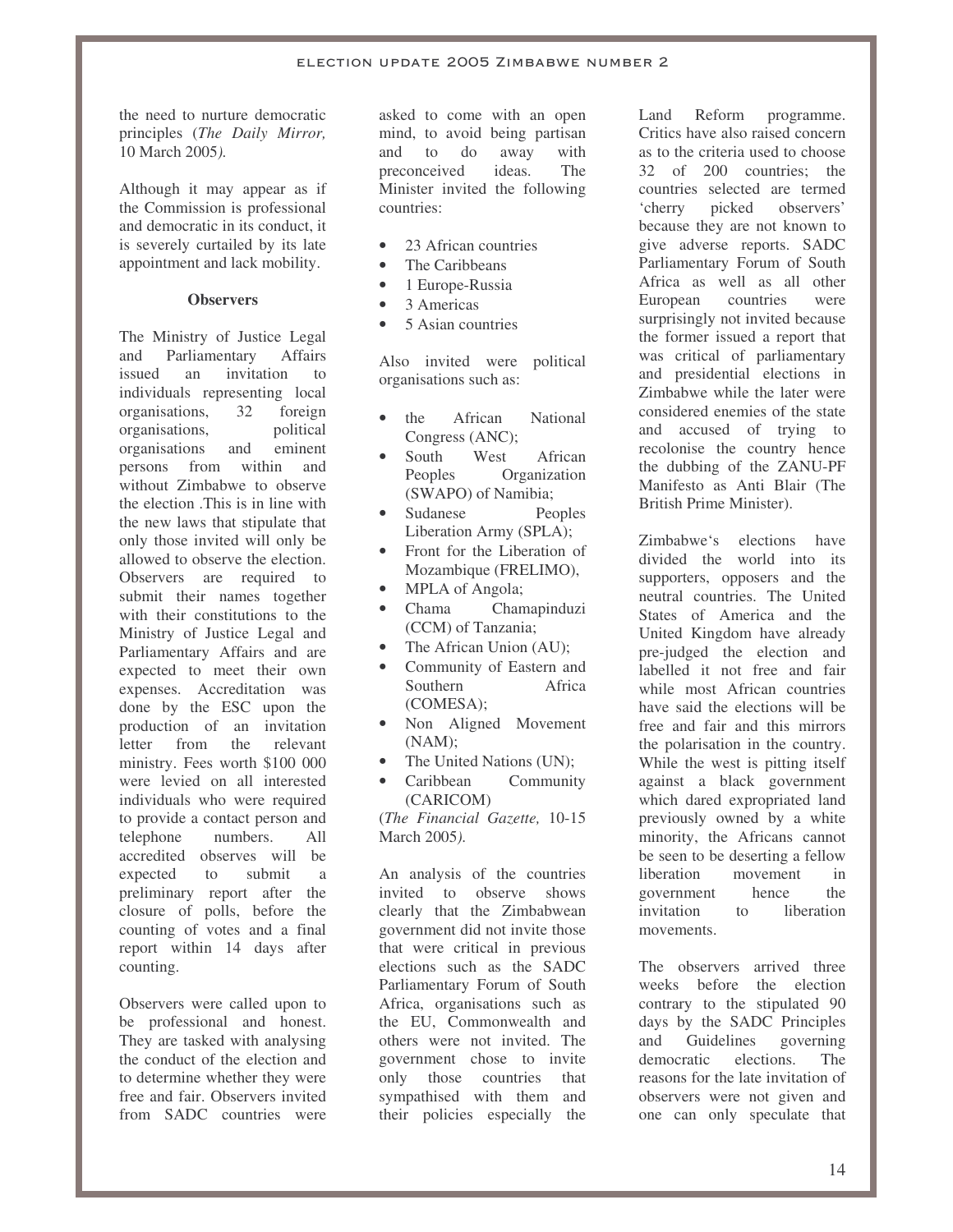maybe it was the lack of preparation on the part of government that invitations were sent late. Election bodies had not been appointed and there was very little capacity provided by the government to enable the efficient and effective carrying out of their functions.

## **Establishment of the Senate**

The President of Zimbabwe announced at a campaign rally in Zvimba and Hurungwe constituencies that he intends to reintroduce an upper house, the Senate which was abolished in 1989 after the unity accord. The second chamber will accommodate mature politicians who would scrutinise legislation before it is passed. This would help in the stabilisation of the country. In 1999, Zimbabweans rejected the draft constitution particularly the recommendation of a second chamber stating that it was an unnecessary burden on the taxpayers and highlighting that the cost would outweigh the benefits.

If ZANU-PF wins a two-thirds majority, it would enable them to amend the constitution and reintroduce the Senate. Critics view this as a political gimmick to enable ZANU-PF to<br>accommodate its political accommodate its rejects and losers of both primary and parliamentary elections especially when the President announced that those who lost in the primary election would be accommodated in the Senate. Civil society organisations expressed concern at the composition of the Senate along these lines.